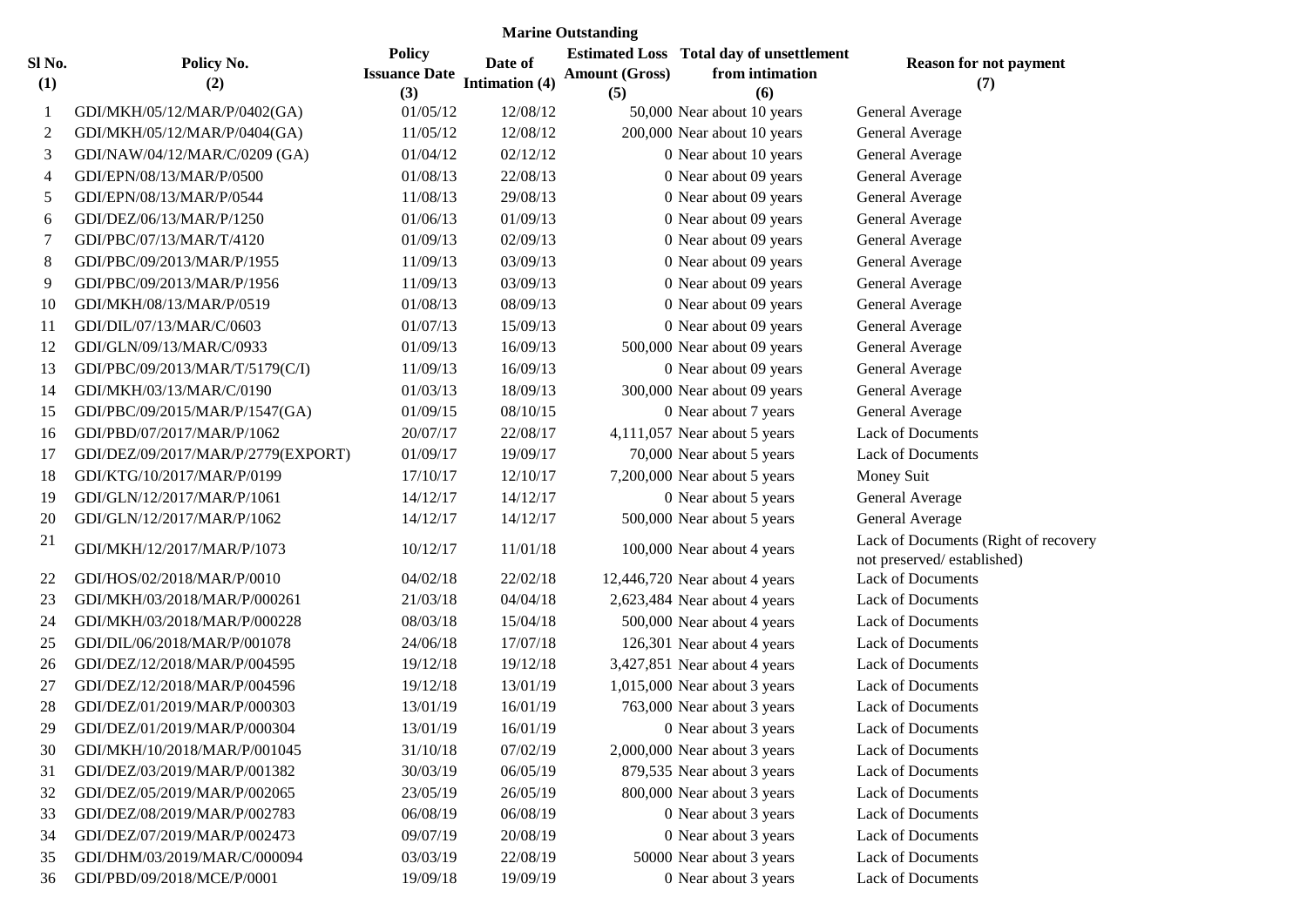| 37 | GDI/PBD/09/2018/MCE/P/0001         | 19/09/18 | 19/09/19 | 0 Near about 3 years        | Lack of Documents        |
|----|------------------------------------|----------|----------|-----------------------------|--------------------------|
| 38 | GDI/PBD/09/2018/MCE/P/0001         | 19/09/18 | 19/09/19 | 0 Near about 3 years        | Lack of Documents        |
| 39 | GDI/PBD/09/2018/MCE/P/0001         | 19/09/18 | 19/09/19 | 0 Near about 3 years        | Lack of Documents        |
| 40 | GDI/PBD/09/2018/MCE/P/0001         | 19/09/18 | 19/09/19 | 0 Near about 3 years        | Lack of Documents        |
| 41 | GDI/PBD/09/2018/MCE/P/0001         | 19/09/18 | 19/09/19 | 0 Near about 3 years        | Lack of Documents        |
| 42 | GDI/PBD/09/2018/MCE/P/0001         | 19/09/18 | 19/09/19 | 0 Near about 3 years        | Lack of Documents        |
| 43 | GDI/PBD/09/2018/MCE/P/0001         | 19/09/18 | 19/09/19 | 0 Near about 3 years        | Lack of Documents        |
| 44 | GDI/PBD/09/2018/MCE/P/0001         | 19/09/18 | 19/09/19 | 0 Near about 3 years        | Lack of Documents        |
| 45 | GDI/PBD/09/2018/MCE/P/0001         | 19/09/18 | 19/09/19 | 0 Near about 3 years        | Lack of Documents        |
| 46 | GDI/PBD/09/2018/MCE/P/0001         | 19/09/18 | 19/09/19 | 0 Near about 3 years        | Lack of Documents        |
| 47 | GDI/PBD/09/2018/MCE/P/0001         | 19/09/18 | 19/09/19 | 0 Near about 3 years        | Lack of Documents        |
| 48 | GDI/PBD/09/2018/MCE/P/0001         | 19/09/18 | 19/09/19 | 0 Near about 3 years        | Lack of Documents        |
| 49 | GDI/PBD/09/2018/MCE/P/0001         | 19/09/18 | 19/09/19 | 0 Near about 3 years        | Lack of Documents        |
| 50 | GDI/PBD/09/2018/MCE/P/0001         | 19/09/18 | 19/09/19 | 0 Near about 3 years        | Lack of Documents        |
| 51 | GDI/PBD/09/2018/MCE/P/0001         | 19/09/18 | 19/09/19 | 0 Near about 3 years        | Lack of Documents        |
| 52 | GDI/PBD/09/2018/MCE/P/0001         | 19/09/18 | 19/09/19 | 0 Near about 3 years        | Lack of Documents        |
| 53 | GDI/DEZ/10/2019/MAR/P/003866       | 22/10/19 | 27/11/19 | 0 Near about 3 years        | Lack of Documents        |
| 54 | GDI/PBD/09/2018/MCE/P/0001         | 19/09/18 | 23/12/19 | 0 Near about 3 years        | Lack of Documents        |
| 55 | GDI/PBD/09/2018/MCE/P/0001         | 19/09/18 | 23/12/19 | 0 Near about 3 years        | Lack of Documents        |
| 56 | GDI/PBD/09/2018/MCE/P/0001         | 19/09/18 | 23/12/19 | 0 Near about 3 years        | Lack of Documents        |
| 57 | GDI/PBD/09/2018/MCE/P/0001         | 19/09/18 | 23/12/19 | 0 Near about 3 years        | <b>Lack of Documents</b> |
| 58 | GDI/PBD/09/2018/MCE/P/0001         | 19/09/18 | 30/12/19 | 0 Near about 3 years        | Lack of Documents        |
| 59 | GDI/DHM/05/2019/MAR/P/000064       | 15/05/19 | 28/01/20 | 22,373 Near about 1 year    | Lack of Documents        |
| 60 | GDI/PBD/09/2018/MCE/P/0001         | 19/09/18 | 11/02/20 | 0 Near about 1 year         | Lack of Documents        |
| 61 | GDI/PBD/09/2018/MCE/P/0001(CO-INS) | 19/09/18 | 23/02/20 | 68,800 Near about 1 year    | Lack of Documents        |
| 62 | GDI/PBD/03/2020/MAR/P/000321       | 04/03/20 | 03/03/20 | 350,000 Near about 1 year   | Lack of Documents        |
| 63 | GDI/MKH/01/2020/MAR/P/000007       | 06/01/20 | 09/03/20 | 0 Near about 1 year         | Lack of Documents        |
| 64 | GDI/MPR/08/2019/MAR/P/000451       | 21/08/19 | 09/03/20 | 0 Near about 1 year         | Lack of Documents        |
| 65 | GDI/PBD/09/2018/MCE/P/0001         | 19/09/18 | 15/03/20 | 42,000 Near about 1 year    | Lack of Documents        |
| 66 | GDI/PBD/09/2018/MCE/P/0001         | 19/09/18 | 21/06/20 | 2,050,000 Near about 1 year | Lack of Documents        |
| 67 | GDI/PBD/09/2018/MCE/P/0001         | 19/09/18 | 08/07/20 | 100,000 Near about 1 year   | Lack of Documents        |
| 68 | GDI/PBD/09/2018/MCE/P/0001         | 19/09/18 | 08/07/20 | 100,000 Near about 1 year   | Lack of Documents        |
| 69 | GDI/GLN/05/2020/MAR/C/000199       | 01/05/20 | 11/07/20 | 0 Near about 1 year         | Lack of Documents        |
| 70 | GDI/PBD/09/2018/MCE/P/0001         | 19/09/18 | 27/07/20 | 0 Near about 1 year         | Lack of Documents        |
| 71 | GDI/PBD/09/2018/MCE/P/0001         | 19/09/18 | 27/07/20 | 0 Near about 1 year         | Lack of Documents        |
| 72 | GDI/DEZ/07/2020/MAR/P/002003       | 01/03/20 | 10/08/20 | 421,081 Near about 1 year   | Lack of Documents        |
| 73 | GDI/GLN/09/2020/MAR/P/000164       | 07/09/20 | 07/09/20 | 0 Near about 1 year         | Lack of Documents        |
| 74 | GDI/PBD/09/2018/MCE/P/0001         | 19/09/18 | 10/09/20 | 0 Near about 1 year         | Lack of Documents        |
| 75 | GDI/PBD/09/2018/MCE/P/0001         | 19/09/18 | 14/09/20 | 0 Near about 1 year         | Lack of Documents        |
| 76 | GDI/PBD/09/2018/MCE/P/0001         | 19/09/18 | 27/09/20 | 0 Near about 1 year         | Lack of Documents        |
| 77 | GDI/PBD/09/2018/MCE/P/0001         | 19/09/18 | 07/10/20 | 0 Near about 1 year         | Lack of Documents        |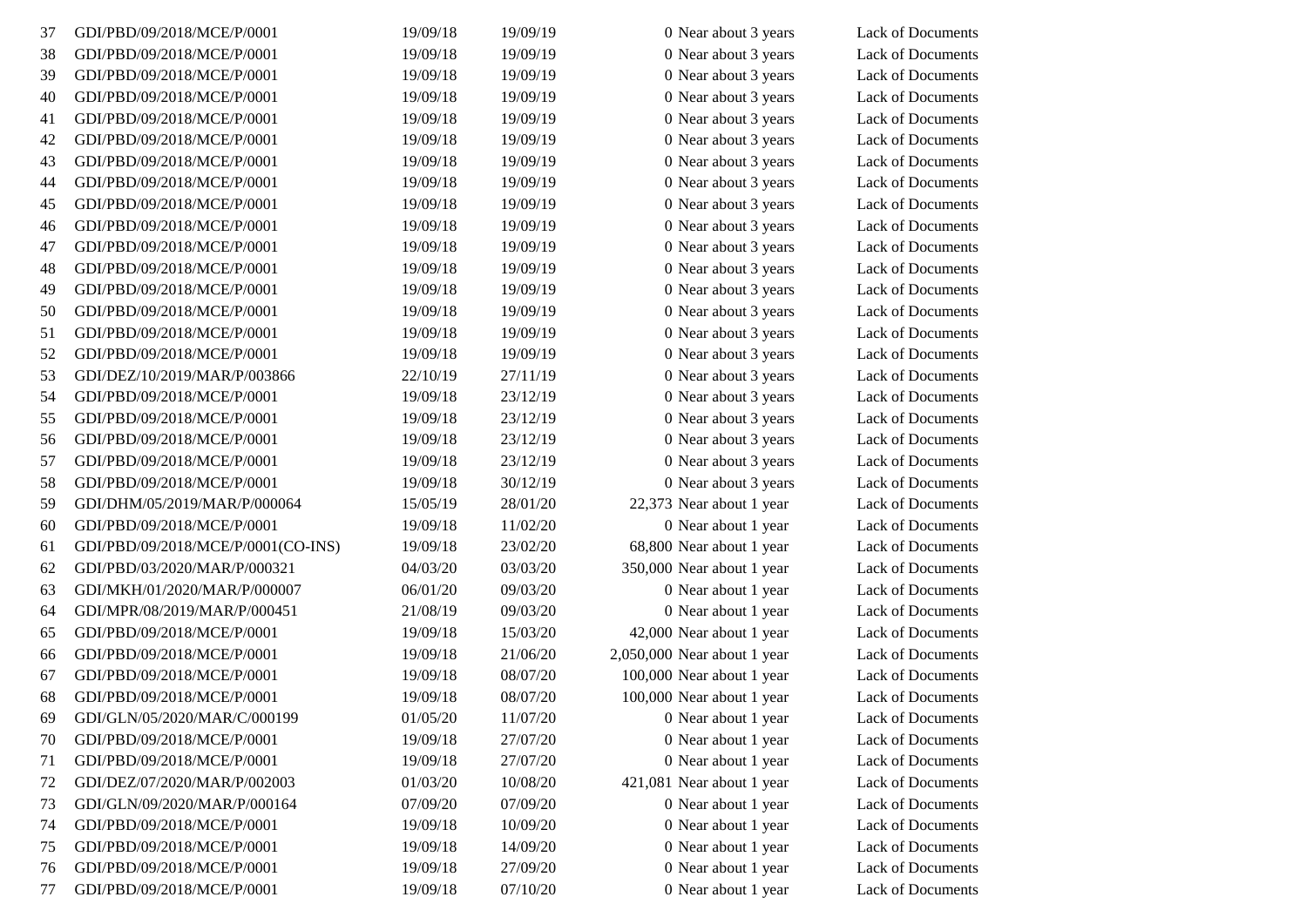| 78  | GDI/PBD/09/2018/MCE/P/0001   | 19/09/18 | 11/10/20 | 0 Near about 1 year                 | Lack of Documents |
|-----|------------------------------|----------|----------|-------------------------------------|-------------------|
| 79  | GDI/DHM/11/2020/MAR/P/000077 | 08/11/20 | 08/11/20 | 29,279 Near about 1 year            | Lack of Documents |
| 80  | GDI/MKH/10/2020/MAR/P/000466 | 27/10/20 | 08/11/20 | 0 Near about 1 year                 | Lack of Documents |
| 81  | GDI/PBD/09/2018/MCE/P/0001   | 19/09/18 | 10/11/20 | 0 Near about 1 year                 | Lack of Documents |
| 82  | GDI/PBD/09/2018/MCE/P/0001   | 19/09/18 | 10/11/20 | 1,572,500 Near about 1 year         | Lack of Documents |
| 83  | GDI/PBD/09/2018/MCE/P/0001   | 19/09/18 | 10/11/20 | 26,350 Near about 1 year            | Lack of Documents |
| 84  | GDI/PBD/09/2018/MCE/P/0001   | 19/09/18 | 10/11/20 | 595,000 Near about 1 year           | Lack of Documents |
| 85  | GDI/PBD/09/2018/MCE/P/0001   | 19/09/18 | 10/11/20 | 0 Near about 1 year                 | Lack of Documents |
| 86  | GDI/PBD/09/2018/MCE/P/0001   | 19/09/18 | 10/11/20 | 0 Near about 1 year                 | Lack of Documents |
| 87  | GDI/PBD/09/2018/MCE/P/0001   | 19/09/18 | 10/11/20 | 0 Near about 1 year                 | Lack of Documents |
| 88  | GDI/PBD/09/2018/MCE/P/0001   | 19/09/18 | 10/11/20 | 0 Near about 1 year                 | Lack of Documents |
| 89  | GDI/PBD/04/2020/MAR/C/000694 | 21/04/20 | 19/11/20 | 100,763 Near about 1 year           | Lack of Documents |
| 90  | GDI/PBD/11/2020/MAR/P/000848 | 16/11/20 | 13/12/20 | Near about 1 year<br>$\blacksquare$ | Lack of Documents |
| 91  | GDI/PBD/03/2020/MAR/P/000377 | 22/03/20 | 24/12/20 | 100,000 Near about 1 year           | Lack of Documents |
| 92  | GDI/DEZ/11/2020/MAR/C/004177 | 10/11/20 | 28/12/20 | 11,000 Near about 1 year            | Lack of Documents |
| 93  | GDI/PBD/09/2018/MCE/P/0001   | 19/09/18 | 31/12/20 | 0 Near about 1 year                 | Lack of Documents |
| 94  | GDI/PBD/09/2018/MCE/P/0001   | 19/09/18 | 31/12/20 | 0 Near about 1 year                 | Lack of Documents |
| 95  | GDI/PBD/09/2018/MCE/P/0001   | 19/09/18 | 31/12/20 | 0 Near about 1 year                 | Lack of Documents |
| 96  | GDI/PBD/09/2018/MCE/P/0001   | 19/09/18 | 31/12/20 | 0 Near about 1 year                 | Lack of Documents |
| 97  | GDI/PBD/09/2018/MCE/P/0001   | 19/09/18 | 31/12/20 | 0 Near about 1 year                 | Lack of Documents |
| 98  | GDI/MKH/01/2020/MAR/P/000026 | 12/01/20 | 04/01/21 | 2,336,123 Near about 1 year         | Lack of Documents |
| 99  | GDI/PBD/09/2018/MCE/P/0001   | 19/09/18 | 10/01/21 | 0 Near about 1 year                 | Lack of Documents |
| 100 | GDI/KTG/07/2020/MAR/P/000188 | 06/07/20 | 11/01/21 | 548,223 Near about 1 year           | Lack of Documents |
| 101 | GDI/PBD/09/2018/MCE/P/0001   | 19/09/18 | 12/01/21 | 0 Near about 1 year                 | Lack of Documents |
| 102 | GDI/PBD/11/2020/MAR/C/001987 | 29/11/20 | 13/01/21 | 0 Near about 1 year                 | Lack of Documents |
| 103 | GDI/PBD/06/2020/MAR/C/001043 | 24/06/20 | 13/01/21 | 0 Near about 1 year                 | Lack of Documents |
| 104 | GDI/DHM/12/2019/MAR/C/000576 | 02/12/19 | 14/01/21 | 15,027 Near about 1 year            | Lack of Documents |
| 105 | GDI/DEZ/01/2021/MAR/P/000370 | 28/01/21 | 01/02/21 | 0 Near about 1 year                 | Lack of Documents |
| 106 | GDI/DEZ/02/2021/MAR/P/000431 | 03/02/21 | 01/02/21 | 0 Near about 1 year                 | Lack of Documents |
| 107 | GDI/MPR/12/2020/MAR/P/000236 | 24/12/20 | 01/02/21 | 0 Near about 1 year                 | Lack of Documents |
| 108 | GDI/RSG/01/2021/MAR/P/000004 | 21/01/21 | 01/02/21 | 0 Near about 1 year                 | Lack of Documents |
| 109 | GDI/DHM/12/2020/MAR/C/000374 | 03/12/20 | 01/02/21 | 0 Near about 1 year                 | Lack of Documents |
| 110 | GDI/BDD/10/2020/MAR/C/000271 | 18/10/20 | 01/02/21 | 0 Near about 1 year                 | Lack of Documents |
| 111 | GDI/PBC/01/2021/MAR/P/000322 | 28/01/21 | 01/02/21 | 0 Near about 1 year                 | Lack of Documents |
| 112 | GDI/PBC/02/2021/MAR/P/000386 | 01/02/21 | 01/02/21 | 0 Near about 1 year                 | Lack of Documents |
| 113 | GDI/COM/11/2020/MAR/C/000011 | 23/11/20 | 01/02/21 | 0 Near about 1 year                 | Lack of Documents |
| 114 | GDI/DHM/06/2020/MAR/C/000184 | 29/06/20 | 03/02/21 | 542,565 Near about 1 year           | Lack of Documents |
| 115 | GDI/BDD/02/2021/MAR/P/000012 | 03/02/21 | 03/02/21 | 0 Near about 1 year                 | Lack of Documents |
| 116 | GDI/KRL/11/2020/MAR/C/000588 | 15/11/20 | 07/02/21 | 0 Near about 1 year                 | Lack of Documents |
| 117 | GDI/DIL/02/2021/MAR/P/000186 | 07/02/21 | 11/02/21 | 0 Near about 1 year                 | Lack of Documents |
| 118 | GDI/PBD/04/2020/MAR/C/000774 | 29/04/20 | 14/02/21 | 0 Near about 1 year                 | Lack of Documents |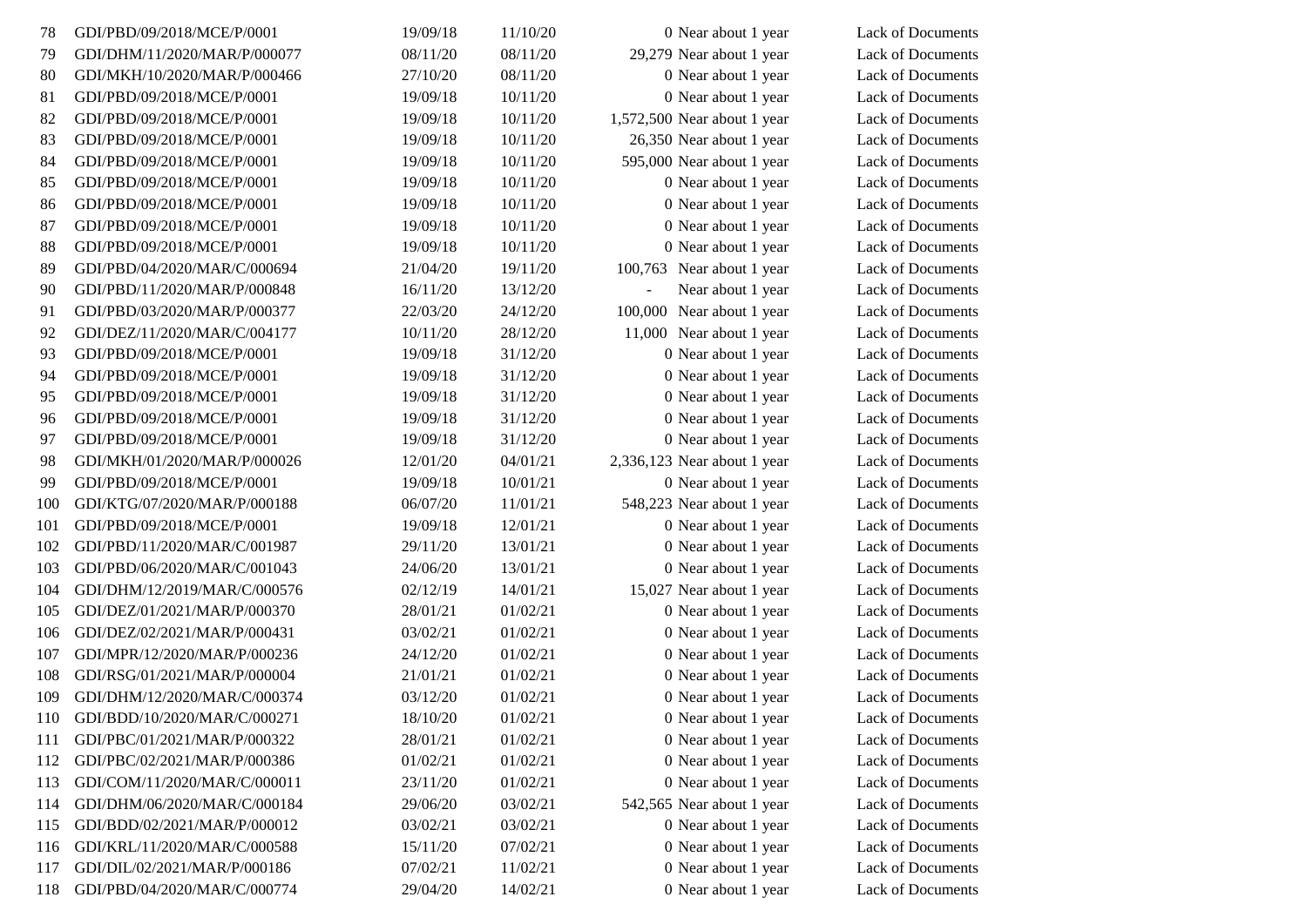| 119 | GDI/EPN/09/2020/MAR/C/000437 | 08/09/20 | 25/02/21 | 0 Near about 1 year         | Lack of Documents |
|-----|------------------------------|----------|----------|-----------------------------|-------------------|
| 120 | GDI/PBD/09/2018/MCE/P/0001   | 19/09/18 | 25/02/21 | 68,000 Near about 1 year    | Lack of Documents |
| 121 | GDI/PBD/09/2018/MCE/P/0001   | 19/09/18 | 25/02/21 | 0 Near about 1 year         | Lack of Documents |
| 122 | GDI/PBD/09/2018/MCE/P/0001   | 19/09/18 | 25/02/21 | 0 Near about 1 year         | Lack of Documents |
| 123 | GDI/DEZ/03/2021/MAR/C/001918 | 07/03/21 | 07/03/21 | 0 Near about 1 year         | Lack of Documents |
| 124 | GDI/PBD/12/2020/MAR/P/000928 | 17/12/20 | 08/03/21 | 34,769 Near about 1 year    | Lack of Documents |
| 125 | GDI/PBD/12/2020/MAR/P/000903 | 07/12/20 | 08/03/21 | 48,765 Near about 1 year    | Lack of Documents |
| 126 | GDI/MKH/01/2021/MAR/P/000075 | 28/01/21 | 11/03/21 | 0 Near about 1 year         | Lack of Documents |
| 127 | GDI/PBD/09/2018/MCE/P/0001   | 19/09/18 | 12/03/21 | 0 Near about 1 year         | Lack of Documents |
| 128 | GDI/PBD/09/2018/MCE/P/0001   | 19/09/18 | 14/03/21 | 0 Near about 1 year         | Lack of Documents |
| 129 | GDI/PBD/09/2018/MCE/P/0001   | 19/09/18 | 16/03/21 | 0 Near about 1 year         | Lack of Documents |
| 130 | GDI/PBD/09/2018/MCE/P/0001   | 19/09/18 | 16/03/21 | 0 Near about 1 year         | Lack of Documents |
| 131 | GDI/PBD/09/2018/MCE/P/0001   | 19/09/18 | 17/03/21 | 0 Near about 1 year         | Lack of Documents |
| 132 | GDI/PBD/09/2018/MCE/P/0001   | 19/09/18 | 18/03/21 | 0 Near about 1 year         | Lack of Documents |
| 133 | GDI/PBD/09/2018/MCE/P/0001   | 19/09/18 | 18/03/21 | 0 Near about 1 year         | Lack of Documents |
| 134 | GDI/PBD/09/2018/MCE/P/0001   | 19/09/18 | 21/03/21 | 340,000 Near about 1 year   | Lack of Documents |
| 135 | GDI/MKH/12/2020/MAR/P/000538 | 06/12/20 | 22/03/21 | 576,535 Near about 1 year   | Lack of Documents |
| 136 | GDI/MKH/10/2020/MAR/P/000443 | 15/10/20 | 22/03/21 | 1,193,904 Near about 1 year | Lack of Documents |
| 137 | GDI/MKH/12/2020/MAR/P/000539 | 06/12/20 | 22/03/21 | 769,438 Near about 1 year   | Lack of Documents |
| 138 | GDI/BBA/02/2021/MAR/P/000064 | 14/02/21 | 29/03/21 | 0 Near about 1 year         | Lack of Documents |
| 139 | GDI/MKH/03/2021/MAR/P/000187 | 08/03/21 | 29/03/21 | 0 Near about 1 year         | Lack of Documents |
| 140 | GDI/MKH/08/2020/MAR/P/000351 | 26/01/20 | 06/04/21 | 143,000 Near about 1 year   | Lack of Documents |
| 141 | GDI/MKH/09/2020/MAR/P/000370 | 26/01/20 | 06/04/21 | 143,000 Near about 1 year   | Lack of Documents |
| 142 | GDI/PBD/09/2018/MCE/P/0001   | 19/09/18 | 11/04/21 | 0 Near about 1 year         | Lack of Documents |
| 143 | GDI/PBD/09/2018/MCE/P/0001   | 19/09/18 | 11/04/21 | 0 Near about 1 year         | Lack of Documents |
| 144 | GDI/PBD/09/2018/MCE/P/0001   | 19/09/18 | 11/04/21 | 0 Near about 1 year         | Lack of Documents |
| 145 | GDI/PBD/09/2018/MCE/P/0001   | 19/09/18 | 11/04/21 | 0 Near about 1 year         | Lack of Documents |
| 146 | GDI/PBD/09/2018/MCE/P/0001   | 19/09/18 | 11/04/21 | 0 Near about 1 year         | Lack of Documents |
| 147 | GDI/PBD/09/2018/MCE/P/0001   | 19/09/18 | 11/04/21 | 0 Near about 1 year         | Lack of Documents |
| 148 | GDI/PBD/09/2018/MCE/P/0001   | 19/09/18 | 11/04/21 | 0 Near about 1 year         | Lack of Documents |
| 149 | GDI/PBD/09/2018/MCE/P/0001   | 19/09/18 | 11/04/21 | 0 Near about 1 year         | Lack of Documents |
| 150 | GDI/PBD/03/2021/MAR/P/000138 | 01/03/21 | 12/04/21 | 0 Near about 1 year         | Lack of Documents |
| 151 | GDI/BDD/04/2021/MAR/P/000036 | 14/01/21 | 15/04/21 | 50,000 Near about 1 year    | Lack of Documents |
| 152 | GDI/BBA/02/2021/MAR/P/000064 | 23/11/20 | 16/04/21 | 0 Near about 1 year         | Lack of Documents |
| 153 | GDI/EPN/04/2021/MAR/C/00030  | 08/04/21 | 03/05/21 | 15712 Near about 1 year     | Lack of Documents |
| 154 | GDI/PBD/04/2021/MAR/P/00020  | 01/03/21 | 03/05/21 | 70380 Near about 1 year     | Lack of Documents |
| 155 | GDI/MKH/03/2021/MAR/C/00190  | 01/03/21 | 11/05/21 | 0 Near about 1 year         | Lack of Documents |
| 156 | GDI/PBC/04/2021/MAR/P/001256 | 27/04/21 | 20/05/21 | 0 Near about 1 year         | Lack of Documents |
| 157 | GDI/DHM/01/2021/MAR/C/000028 | 12/01/21 | 26/05/21 | 3,260,431 Near about 1 year | Lack of Documents |
| 158 | GDI/MKH/05/2021/MAR/P/000325 | 11/05/21 | 01/06/21 | 0 Near about 07 Months      | Lack of Documents |
| 159 | GDI/DEZ/06/2021/MAR/P/001857 | 02/06/21 | 03/06/21 | 30,000 Near about 07 Months | Lack of Documents |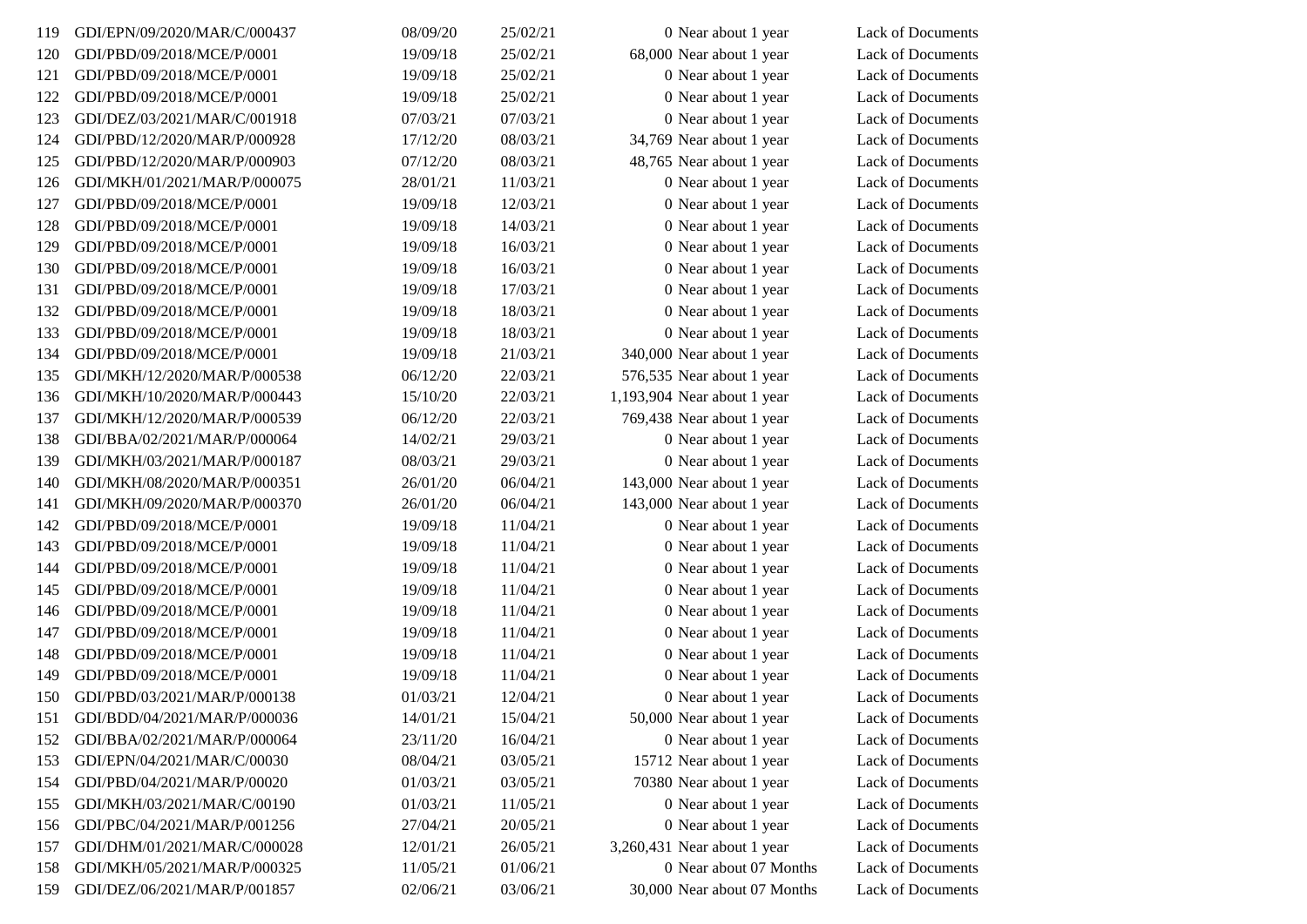| 160 | GDI/DEZ/06/2021/MAR/P/001871 | 02/06/21 | 03/06/21 | $2,000,000$ Near about 07 Months | Lack of Documents        |
|-----|------------------------------|----------|----------|----------------------------------|--------------------------|
| 161 | GDI/PBD/09/2018/MCE/P/0001   | 19/09/18 | 06/06/21 | 0 Near about 07 Months           | Lack of Documents        |
| 162 | GDI/PBD/09/2018/MCE/P/0001   | 19/09/18 | 06/06/21 | 0 Near about 07 Months           | Lack of Documents        |
| 163 | GDI/PBD/09/2018/MCE/P/0001   | 19/09/18 | 06/06/21 | 0 Near about 07 Months           | Lack of Documents        |
| 164 | GDI/EPN/04/2021/MAR/C/000355 | 12/04/21 | 07/06/21 | 0 Near about 07 Months           | Lack of Documents        |
| 165 | GDI/DEZ/02/2021/MAR/C/001729 | 28/02/21 | 07/06/21 | 0 Near about 07 Months           | Lack of Documents        |
| 166 | GDI/DEZ/06/2021/MAR/P/001893 | 03/06/21 | 07/06/21 | 0 Near about 07 Months           | Lack of Documents        |
| 167 | GDI/DEZ/06/2021/MAR/P/001912 | 06/06/21 | 09/06/21 | 0 Near about 07 Months           | Lack of Documents        |
| 168 | GDI/PBC/03/2021/MAR/C/001129 | 24/03/21 | 13/06/21 | 0 Near about 07 Months           | Lack of Documents        |
| 169 | GDI/PBC/04/2021/MAR/C/001221 | 04/04/21 | 15/06/21 | 0 Near about 07 Months           | Lack of Documents        |
| 170 | GDI/MKH/12/2020/MAR/P/000600 | 30/12/20 | 15/06/21 | 635,749 Near about 07 Months     | <b>Lack of Documents</b> |
| 171 | GDI/PBD/06/2021/MAR/P/000343 | 09/06/21 | 16/06/21 | 0 Near about 07 Months           | Lack of Documents        |
| 172 | GDI/DEZ/01/2021/MAR/P/000160 | 14/01/21 | 20/06/21 | 1,481,037 Near about 07 Months   | Lack of Documents        |
| 173 | GDI/PBD/06/2021/MAR/P/000318 | 01/06/21 | 21/06/21 | 0 Near about 07 Months           | Lack of Documents        |
| 174 | GDI/PBC/05/2021/MAR/C/001626 | 19/05/21 | 22/06/21 | 0 Near about 07 Months           | <b>Lack of Documents</b> |
| 175 | GDI/EPN/05/2021/MAR/C/000570 | 09/05/21 | 27/06/21 | 121,479 Near about 07 Months     | Lack of Documents        |
| 176 | GDI/PBD/03/2021/MAR/C/000414 | 15/03/21 | 28/06/21 | 0 Near about 07 Months           | Lack of Documents        |
| 177 | GDI/PBC/06/2021/MAR/P/002372 | 27/06/21 | 28/06/21 | 0 Near about 07 Months           | Lack of Documents        |
| 178 | GDI/PBD/09/2018/MCE/P/0001   | 19/09/18 | 30/06/21 | 0 Near about 07 Months           | Lack of Documents        |
| 179 | GDI/PBC/01/2021/MAR/C/000309 | 26/01/21 | 06/07/21 | 0 Near about 06 Months           | Lack of Documents        |
| 180 | GDI/PBC/01/2021/MAR/C/000309 | 26/01/21 | 06/07/21 | 0 Near about 06 Months           | Lack of Documents        |
| 181 | GDI/PBC/01/2021/MAR/C/000309 | 26/01/21 | 06/07/21 | 0 Near about 06 Months           | Lack of Documents        |
| 182 | GDI/PBC/04/2021/MAR/C/001404 | 22/04/21 | 08/07/21 | 0 Near about 06 Months           | Lack of Documents        |
| 183 | GDI/PBD/09/2018/MCE/P/0001   | 19/09/18 | 12/07/21 | 0 Near about 06 Months           | Lack of Documents        |
| 184 | GDI/PBD/09/2018/MCE/P/0001   | 19/09/18 | 12/07/21 | 0 Near about 06 Months           | Lack of Documents        |
| 185 | GDI/PBC/06/2021/MAR/C/001783 | 09/06/21 | 12/07/21 | 0 Near about 06 Months           | <b>Lack of Documents</b> |
| 186 | GDI/DEZ/06/2021/MAR/P/001932 | 06/06/21 | 14/07/21 | 0 Near about 06 Months           | Lack of Documents        |
| 187 | GDI/DEZ/06/2021/MAR/P/002132 | 21/06/21 | 14/07/21 | 0 Near about 06 Months           | Lack of Documents        |
| 188 | GDI/DEZ/06/2021/MAR/P/002112 | 20/06/21 | 14/07/21 | 0 Near about 06 Months           | Lack of Documents        |
| 189 | GDI/DEZ/05/2021/MAR/P/001711 | 23/05/21 | 14/07/21 | 0 Near about 06 Months           | Lack of Documents        |
| 190 | GDI/DEZ/06/2021/MAR/P/002226 | 28/06/21 | 14/07/21 | 0 Near about 06 Months           | Lack of Documents        |
| 191 | GDI/DEZ/06/2021/MAR/P/002131 | 20/06/21 | 14/07/21 | 0 Near about 06 Months           | Lack of Documents        |
| 192 | GDI/DEZ/07/2021/MAR/P/002331 | 12/07/21 | 14/07/21 | 0 Near about 06 Months           | Lack of Documents        |
| 193 | GDI/DEZ/07/2021/MAR/P/002330 | 12/07/21 | 14/07/21 | 0 Near about 06 Months           | Lack of Documents        |
| 194 | GDI/IMG/06/2021/MAR/C/000999 | 16/06/21 | 14/07/21 | 0 Near about 06 Months           | Lack of Documents        |
| 195 | GDI/IMG/04/2021/MAR/C/000593 | 13/04/21 | 25/07/21 | 0 Near about 06 Months           | <b>Lack of Documents</b> |
| 196 | GDI/PBD/09/2018/MCE/P/0001   | 19/09/18 | 25/07/21 | 0 Near about 06 Months           | Lack of Documents        |
| 197 | GDI/PBD/09/2018/MCE/P/0001   | 19/09/18 | 25/07/21 | 0 Near about 06 Months           | <b>Lack of Documents</b> |
| 198 | GDI/PBD/09/2018/MCE/P/0001   | 19/09/18 | 25/07/21 | 0 Near about 06 Months           | Lack of Documents        |
| 199 | GDI/PBD/09/2018/MCE/P/0001   | 19/09/18 | 25/07/21 | 0 Near about 06 Months           | Lack of Documents        |
| 200 | GDI/DHM/06/2021/MAR/C/000297 | 10/06/21 | 26/07/21 | 0 Near about 06 Months           | Lack of Documents        |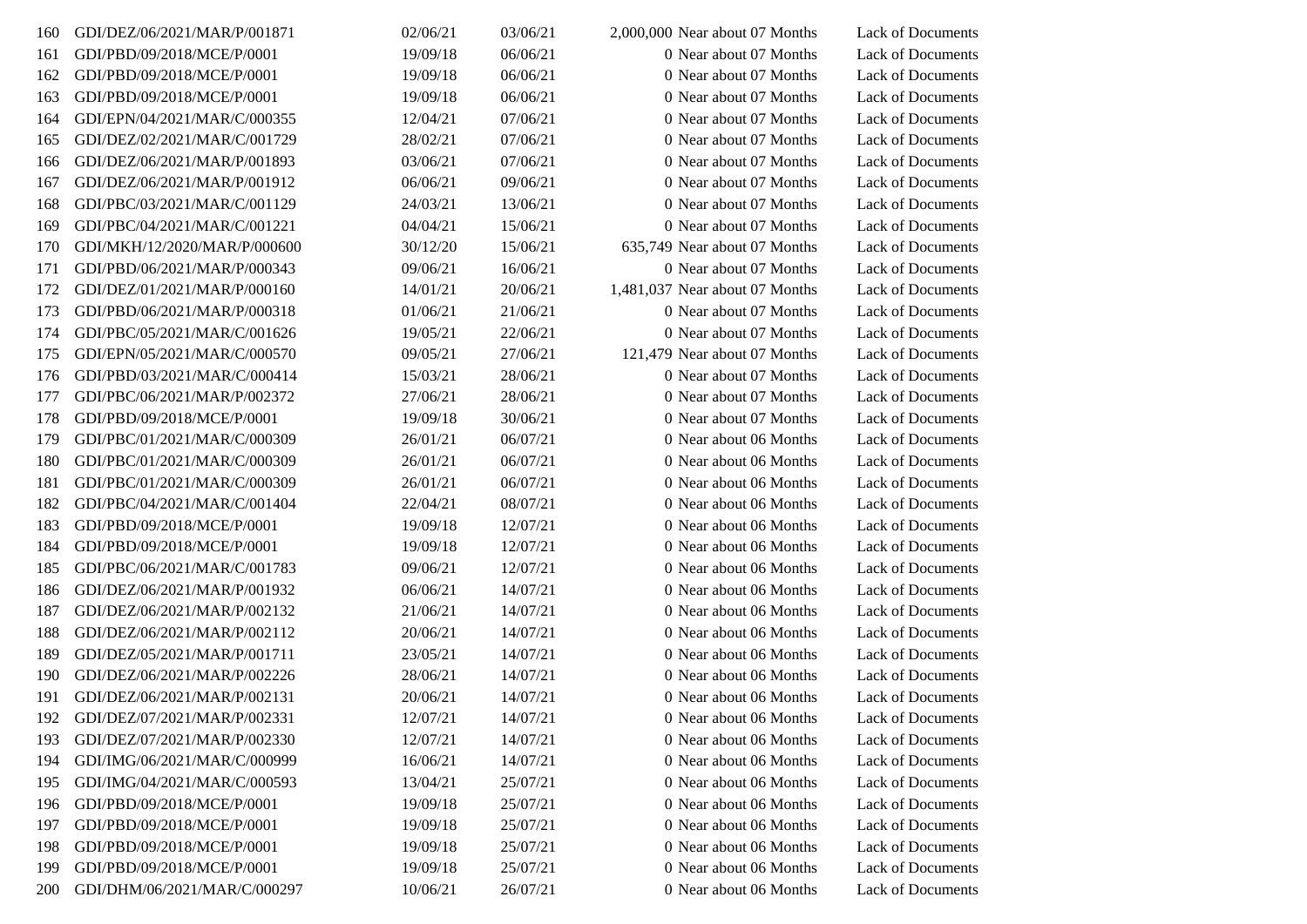| 201 | GDI/PBD/09/2018/MCE/P/0001   | 19/09/18 | 03/08/21 | 0 Near about 05 Months       | Lack of Documents        |
|-----|------------------------------|----------|----------|------------------------------|--------------------------|
| 202 | GDI/PBD/09/2018/MCE/P/0001   | 19/09/18 | 03/08/21 | 0 Near about 05 Months       | Lack of Documents        |
| 203 | GDI/DEZ/07/2021/MAR/P/002279 | 04/07/21 | 05/08/21 | 0 Near about 05 Months       | Lack of Documents        |
| 204 | GDI/DEZ/04/2021/MAR/P/001444 | 27/04/21 | 11/08/21 | 0 Near about 05 Months       | Lack of Documents        |
| 205 | GDI/PBD/09/2018/MCE/P/0001   | 19/09/18 | 17/08/21 | 0 Near about 05 Months       | <b>Lack of Documents</b> |
| 206 | GDI/PBD/09/2018/MCE/P/0001   | 19/09/18 | 17/08/21 | 0 Near about 05 Months       | Lack of Documents        |
| 207 | GDI/PBD/08/2021/MAR/P/000498 | 02/09/21 | 25/08/21 | 0 Near about 05 Months       | Lack of Documents        |
| 208 | GDI/PBD/09/2018/MCE/P/0001   | 19/09/18 | 26/08/21 | 0 Near about 05 Months       | <b>Lack of Documents</b> |
| 209 | GDI/DEZ/05/2021/MAR/P001753  | 02/05/21 | 29/08/21 | 373,835 Near about 05 Months | Lack of Documents        |
| 210 | GDI/PBD/09/2018/MCE/P/0001   | 19/09/18 | 02/09/21 | 0 Near about 04 Months       | <b>Lack of Documents</b> |
| 211 | GDI/PBD/09/2018/MCE/P/0001   | 19/09/18 | 02/09/21 | 0 Near about 04 Months       | Lack of Documents        |
| 212 | GDI/PBD/09/2018/MCE/P/0001   | 19/09/18 | 02/09/21 | 0 Near about 04 Months       | Lack of Documents        |
| 213 | GDI/EPN/07/2021MAR/C/001127  | 17/07/21 | 06/09/21 | 0 Near about 04 Months       | Lack of Documents        |
| 214 | GDI/PBC/09/2021/MAR/P/003219 | 17/09/21 | 07/09/21 | 0 Near about 04 Months       | Lack of Documents        |
| 215 | GDI/PBD/09/2021/MAR/P/000505 | 01/09/21 | 13/09/21 | 0 Near about 04 Months       | Lack of Documents        |
| 216 | GDI/PBD/09/2018/MCE/P/0001   | 19/09/18 | 14/09/21 | 0 Near about 04 Months       | Lack of Documents        |
| 217 | GDI/PBD/09/2018/MCE/P/0001   | 19/09/18 | 14/09/21 | 0 Near about 04 Months       | Lack of Documents        |
| 218 | GDI/DEZ/09/2021/MAR/P/002979 | 02/09/21 | 14/09/21 | 0 Near about 04 Months       | Lack of Documents        |
| 219 | GDI/DEZ/07/2021/MAR/P/002279 | 04/07/21 | 14/09/21 | 0 Near about 04 Months       | Lack of Documents        |
| 220 | GDI/DEZ/09/2021/MAR/P/002982 | 02/09/21 | 14/09/21 | 0 Near about 04 Months       | Lack of Documents        |
| 221 | GDI/DEZ/09/2021/MAR/P/002981 | 02/09/21 | 14/09/21 | 0 Near about 04 Months       | Lack of Documents        |
| 222 | GDI/DEZ/09/2021/MAR/P/002985 | 02/09/21 | 14/09/21 | 0 Near about 04 Months       | Lack of Documents        |
| 223 | GDI/DEZ/09/2021/MAR/P/002999 | 05/09/21 | 14/09/21 | 0 Near about 04 Months       | Lack of Documents        |
| 224 | GDI/DEZ/09/2021/MAR/P/002997 | 05/09/21 | 14/09/21 | 0 Near about 04 Months       | Lack of Documents        |
| 225 | GDI/DEZ/09/2021/MAR/P/002975 | 02/09/21 | 14/09/21 | 0 Near about 04 Months       | Lack of Documents        |
| 226 | GDI/DEZ/09/2021/MAR/P/002976 | 02/09/21 | 14/09/21 | 0 Near about 04 Months       | Lack of Documents        |
| 227 | GDI/PBC/09/2021/MAR/P/003418 | 20/09/21 | 22/09/21 | 0 Near about 04 Months       | Lack of Documents        |
| 228 | GDI/PBC/09/2021/MAR/P/003460 | 22/09/21 | 23/09/21 | 0 Near about 04 Months       | <b>Lack of Documents</b> |
| 229 | GDI/PBC/09/2021/MAR/P/003200 | 05/09/21 | 07/10/21 | 0 Near about 03 Months       | Lack of Documents        |
| 230 | GDI/PBC/09/2021/MAR/P/003462 | 23/09/21 | 10/10/21 | 0 Near about 03 Months       | Lack of Documents        |
| 231 | GDI/BBA/09/2021/MAR/P/000325 | 29/09/21 | 10/10/21 | 0 Near about 03 Months       | Lack of Documents        |
| 232 | GDI/PBD/09/2018/MCE/P/0001   | 19/09/18 | 10/10/21 | 0 Near about 03 Months       | <b>Lack of Documents</b> |
| 233 | GDI/DHM/10/2021/MAR/P/000174 | 12/10/21 | 12/10/21 | 0 Near about 03 Months       | Lack of Documents        |
| 234 | GDI/DHM/02/2021/MAR/C/000076 | 02/02/21 | 13/10/21 | 0 Near about 03 Months       | <b>Lack of Documents</b> |
| 235 | GDI/PBD/09/2018/MCE/P/0001   | 19/09/18 | 17/10/21 | 0 Near about 03 Months       | Lack of Documents        |
| 236 | GDI/PBD/09/2018/MCE/P/0001   | 19/09/18 | 17/10/21 | 0 Near about 03 Months       | Lack of Documents        |
| 237 | GDI/PBD/09/2018/MCE/P/0001   | 19/09/18 | 17/10/21 | 0 Near about 03 Months       | <b>Lack of Documents</b> |
| 238 | GDI/PBC/10/2021/MAR/P/003761 | 17/10/21 | 18/10/21 | 0 Near about 03 Months       | Lack of Documents        |
| 239 | GDI/PBD/09/2018/MCE/P/0001   | 19/09/18 | 28/10/21 | 0 Near about 03 Months       | Lack of Documents        |
| 240 | GDI/PBD/09/2018/MCE/P/0001   | 19/09/18 | 28/10/21 | 0 Near about 03 Months       | Lack of Documents        |
| 241 | GDI/DHM/05/2021/MAR/P/000096 | 30/05/21 | 28/10/21 | 9,703 Near about 03 Months   | Lack of Documents        |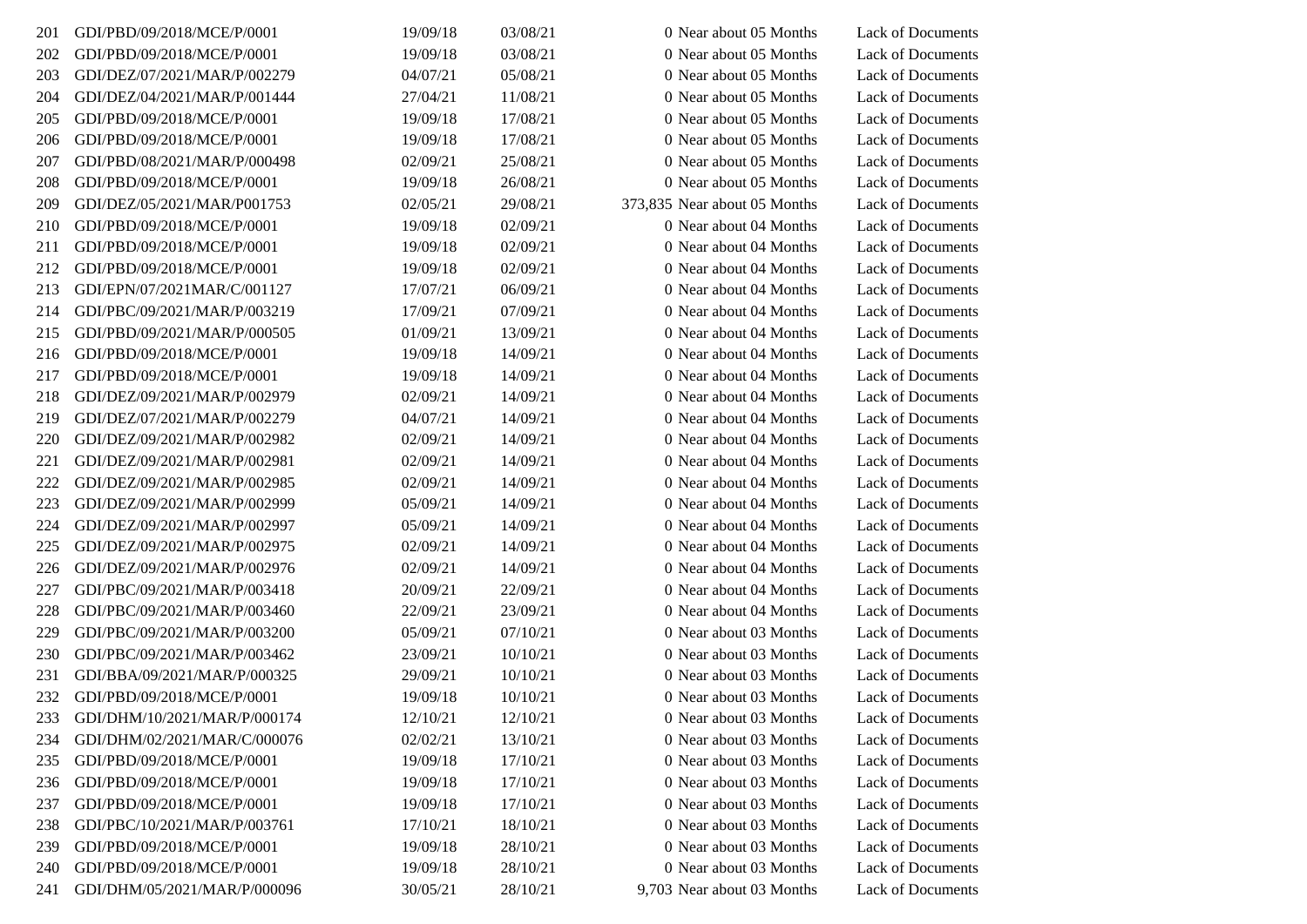| 242 | GDI/PBD/10/2021/MAR/P/000609 | 12/10/21 | 31/10/21 | 0 Near about 03 Months           | Lack of Documents        |
|-----|------------------------------|----------|----------|----------------------------------|--------------------------|
| 243 | GDI/PBD/05/2021/MAR/P/000250 | 02/05/21 | 01/11/21 | 81,847 Near about 02 Months      | Lack of Documents        |
| 244 | GDI/PBD/09/2018/MCE/P/0001   | 19/09/18 | 23/11/21 | 0 Near about 02 Months           | Lack of Documents        |
| 245 | GDI/PBD/09/2018/MCE/P/0001   | 19/09/18 | 23/11/21 | 0 Near about 02 Months           | Lack of Documents        |
| 246 | GDI/DEZ/08/2021/MAR/P/002766 | 24/08/21 | 24/11/21 | 815,254 Near about 02 Months     | Lack of Documents        |
| 247 | GDI/DEZ/08/2021/MAR/P/002874 | 31/08/21 | 24/11/21 | $1,099,105$ Near about 02 Months | Lack of Documents        |
| 248 | GDI/DEZ/08/2021/MAR/P/002875 | 31/08/21 | 24/11/21 | 862,188 Near about 02 Months     | Lack of Documents        |
| 249 | GDI/DEZ/09/2021/MAR/P/003173 | 12/09/21 | 24/11/21 | 801,809 Near about 02 Months     | Lack of Documents        |
| 250 | GDI/DEZ/09/2021/MAR/P/003177 | 12/09/21 | 24/11/21 | 334,980 Near about 02 Months     | Lack of Documents        |
| 251 | GDI/DEZ/09/2021/MAR/P/003264 | 15/09/21 | 24/11/21 | 460,129 Near about 02 Months     | Lack of Documents        |
| 252 | GDI/PBC/11/2021/MAR/P/004138 | 14/11/21 | 28/11/21 | 0 Near about 02 Months           | <b>Lack of Documents</b> |
| 253 | GDI/PBD/12/2021/MAR/P/000713 | 05/12/21 | 08/12/21 | 250,000 Near about 01 Month      | Lack of Documents        |
| 254 | GDI/PBD/09/2018/MCE/P/0001   | 19/09/18 | 08/12/21 | 26,350 Near about 01 Month       | Lack of Documents        |
| 255 | GDI/DEZ/11/2021/MAR/P/004146 | 22/11/21 | 14/12/21 | 0 Near about 01 Month            | Lack of Documents        |
| 256 | GDI/DEZ/11/2021/MAR/P/004122 | 18/11/21 | 15/12/21 | 0 Near about 01 Month            | Lack of Documents        |
| 257 | GDI/DEZ/11/2021/MAR/P/003935 | 07/11/21 | 15/12/21 | 0 Near about 01 Month            | Lack of Documents        |
| 258 | GDI/DEZ/11/2021/MAR/P/003994 | 10/11/21 | 15/12/21 | 0 Near about 01 Month            | Lack of Documents        |
| 259 | GDI/DEZ/11/2021/MAR/P/003962 | 08/11/21 | 15/12/21 | 0 Near about 01 Month            | Lack of Documents        |
| 260 | GDI/IMG/12/2021/MAR/P/000209 | 22/12/21 | 21/12/21 | 0 Near about 01 Month            | Lack of Documents        |
| 261 | GDI/PBD/09/2018/MCE/P/0001   | 19/09/18 | 22/12/21 | 0 Near about 01 Month            | Lack of Documents        |
| 262 | GDI/PBD/09/2018/MCE/P/0001   | 19/09/18 | 22/12/21 | 0 Near about 01 Month            | Lack of Documents        |
| 263 | GDI/DEZ/10/2021/MAR/P/003529 | 11/10/21 | 29/12/21 | 1,577,785 Near about 01 Month    | Lack of Documents        |
| 264 | GDI/BBA/12/2021/MAR/P/000496 | 26/12/21 | 04/01/22 | 1,846,614 Near about 01 Month    | Lack of Documents        |
| 265 | GDI/BBA/12/2021/MAR/P/000464 | 14/12/21 | 04/01/22 | 3,165,624 Near about 01 Month    | Lack of Documents        |
| 266 | GDI/BBA/12/2021/MAR/P/000464 | 14/12/21 | 05/01/22 | - Near about 01 Month            | Lack of Documents        |
| 267 | GDI/BBA/01/2022/MAR/P/000006 | 03/01/22 | 05/01/22 | 1,263,188 Near about 01 Month    | Lack of Documents        |
| 268 | GDI/BBA/12/2021/MAR/P/000464 | 14/12/21 | 10/01/22 | - Near about 01 Month            | Lack of Documents        |
| 269 | GDI/PBC/01/2022/MAR/P/000338 | 27/01/22 | 27/01/22 | 0 Near about 01 Month            | Lack of Documents        |
| 270 | GDI/PBD/01/2022/MAR/P/000135 | 31/01/22 | 06/02/22 | 0 Near about 01 Month            | Lack of Documents        |
| 271 | GDI/KTG/01/2022/MAR/P/000023 | 23/01/22 | 07/02/22 | 0 Near about 01 Month            | Lack of Documents        |
| 272 | GDI/MPR/02/2022/MAR/P/000036 | 20/02/22 | 16/02/22 | 50,000 Near about 01 Month       | Lack of Documents        |
| 273 | GDI/PBD/02/2022/MAR/P/000152 | 06/02/22 | 23/02/22 | 0 Near about 01 Month            | Lack of Documents        |
| 274 | GDI/DEZ/02/2022/MAR/P/000574 | 23/02/22 | 24/02/22 | 0 Near about 01 Month            | <b>Lack of Documents</b> |
| 275 | GDI/DEZ/02/2022/MAR/P/000455 | 07/02/22 | 24/02/22 | 0 Near about 01 Month            | Lack of Documents        |
| 276 | GDI/DEZ/02/2022/MAR/P/000421 | 02/02/22 | 01/03/22 | 0 Near about 01 Month            | Lack of Documents        |
| 277 | GDI/DEZ/02/2022/MAR/P/000571 | 23/02/22 | 08/03/22 | 0 Near about 01 Month            | <b>Lack of Documents</b> |
| 278 | GDI/HOS/07/2018/PLI/P/0008   | 10/07/18 | 08/03/22 | 449,915 Near about 01 Month      | Lack of Documents        |
| 279 | GDI/DHM/02/2022/MAR/P/000014 | 07/02/22 | 16/03/22 | 0 Near about 01 Month            | <b>Lack of Documents</b> |
| 280 | GDI/PBC/03/2022/MAR/P/000902 | 10/03/22 | 20/03/22 | 0 Near about 01 Month            | Lack of Documents        |
| 281 | GDI/PBD/01/2019/MAR/P/000035 | 09/01/19 | 22/03/22 | 0 Near about 01 Month            | Lack of Documents        |
| 282 | GDI/DHM/03/2022/MAR/P/000034 | 23/03/22 | 24/03/22 | 0 Near about 01 Month            | Lack of Documents        |